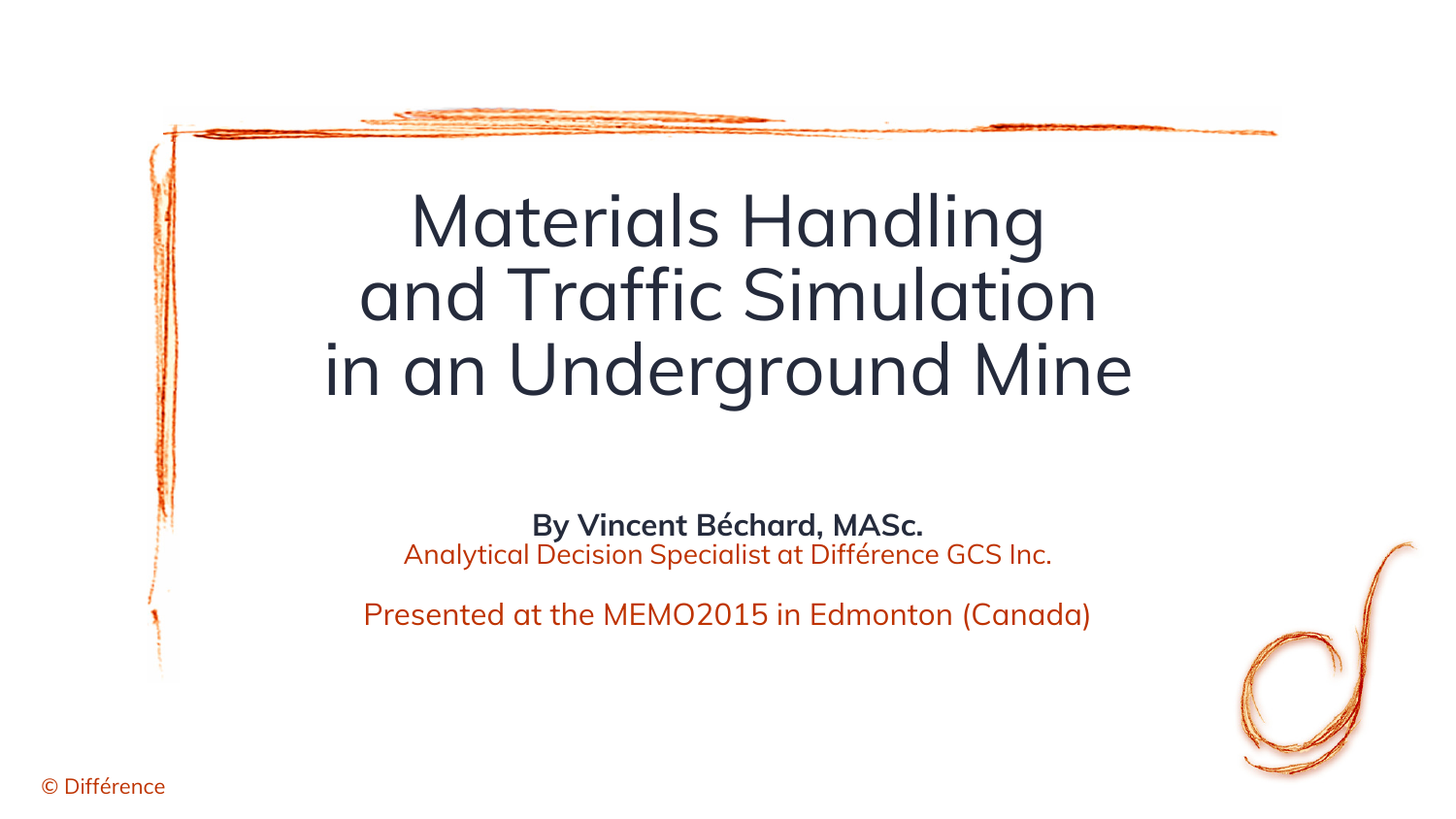

- $\equiv$  Context and goals
- $\equiv$  Modelling of operations
- $\equiv$  Simulation results and findings
- $\equiv$  Final words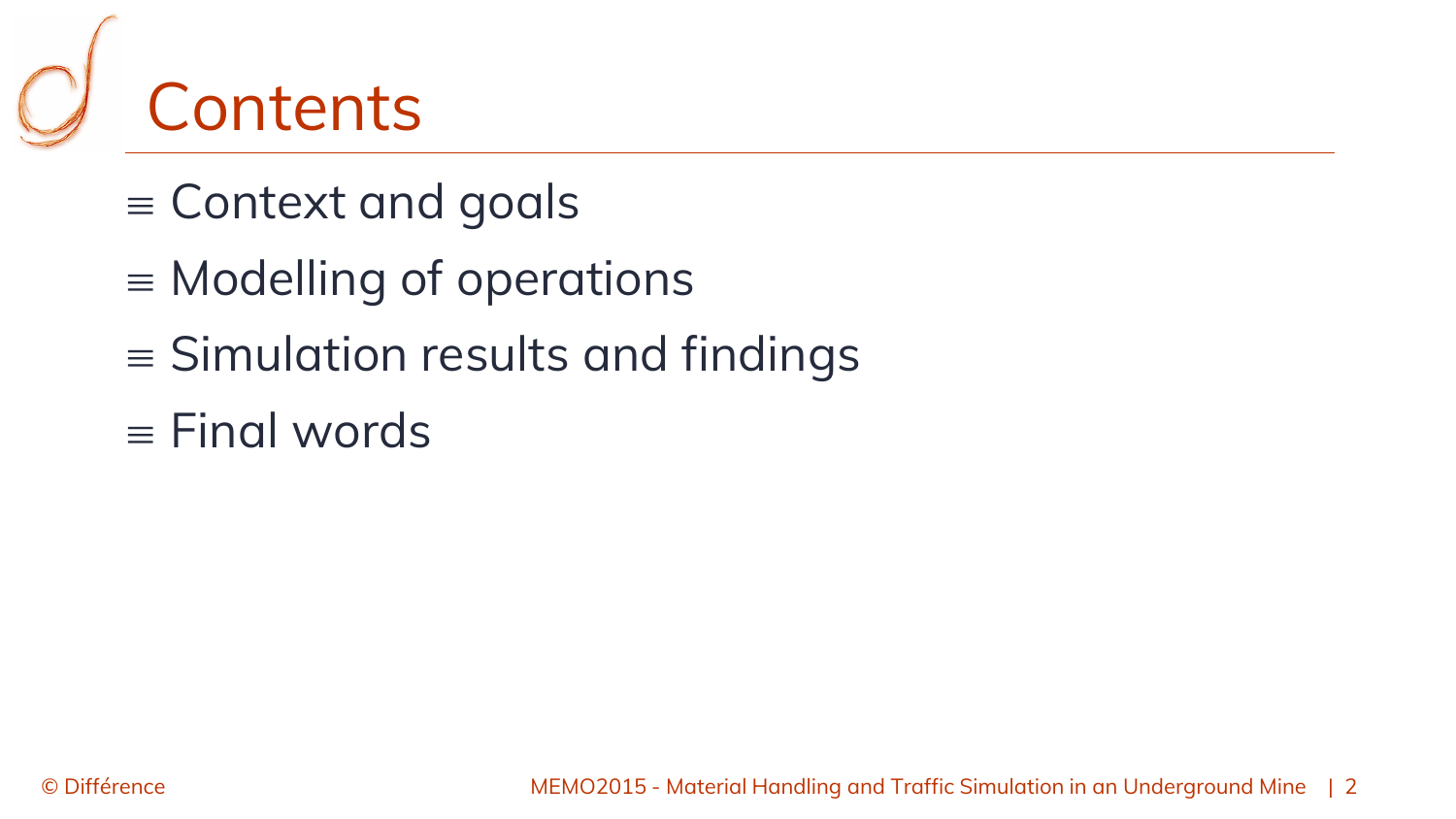

## Context and goals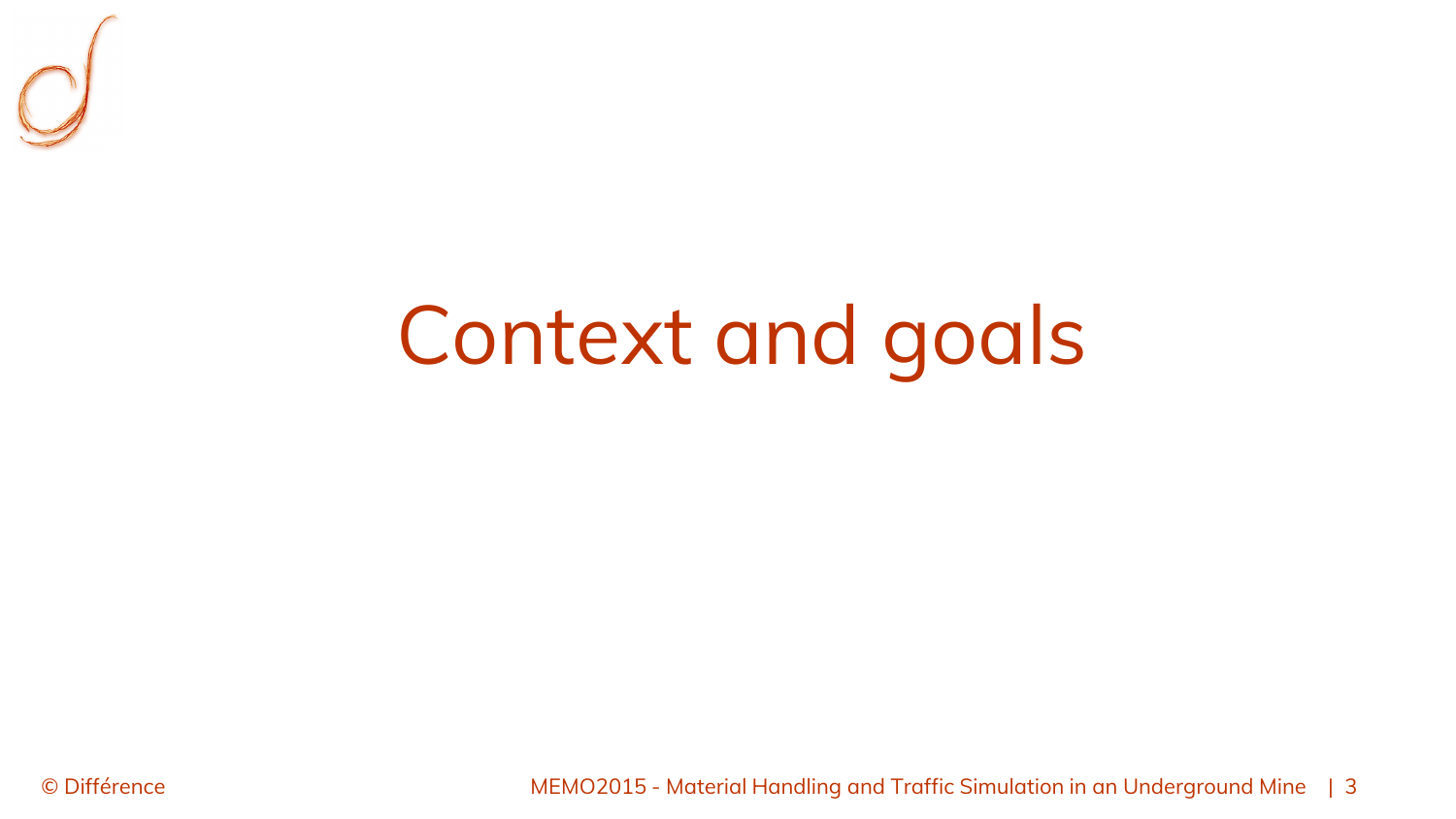# Overview of the Thompson Mine



#### $\equiv$  Underground nickel mine owned by Vale Canada Ltd

- $\blacklozenge$ Mining and refining began in early 1960s
- Vale acquired assets from Inco in 2007
- Late 2000s: launch of a study aiming at extracting more ore from deeper levels of an operating mining area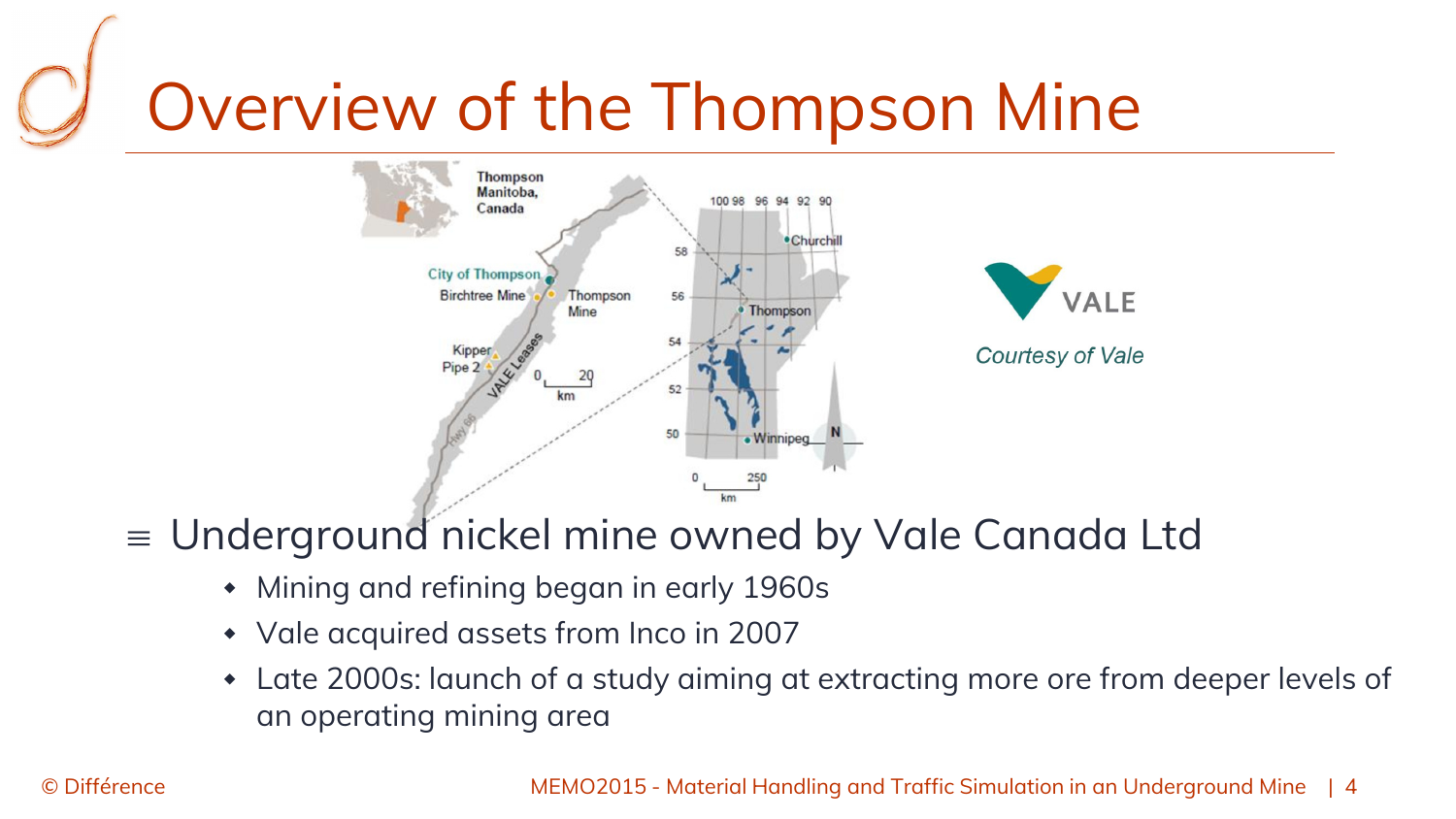## Some facts on this expansion study

#### $\epsilon \equiv$  Existing mine that is being mined out

- Current operations depth: between 3,600 and 4,200 feet
- Expansion target depth: between 4,300 and 5,600 feet
- Expansion mine life is estimated at 15 years

#### $\equiv$  Meeting the production targets is challenging

- Personnel and supplies: combination of shaft and ramp
- Ore: trucked on ramp to tram level at 3,600 feet
- Rock (waste): trucked on ramp to dumping stopes
- Ventilation constraints can limit trucking capabilities.

 $\equiv$  The underground ramp is the life line of the mine!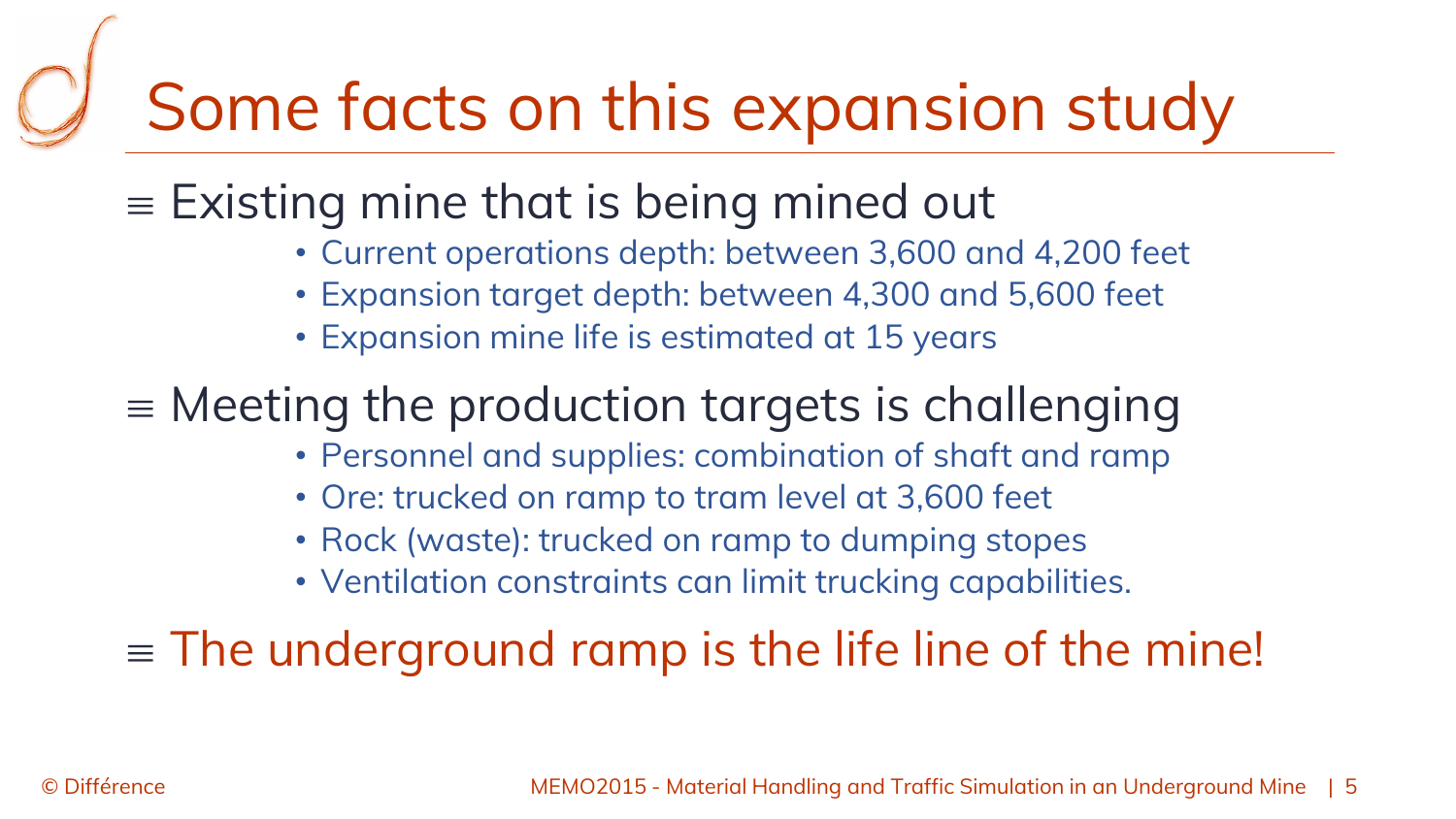### Justification for simulation

- $\equiv$  The question of traffic…
	- Lots of movements on the ramp for the next 15 years
	- The more trucks, the more ore, but…
	- Will traffic be the limiting factor?
- $\equiv$  Some design points to be addressed:
	- How many trucks are required?
	- Will the mining schedule be feasible?
- $\epsilon =$  Determining the appropriate fleet sizes considering traffic and interferences on the requires a computer simulation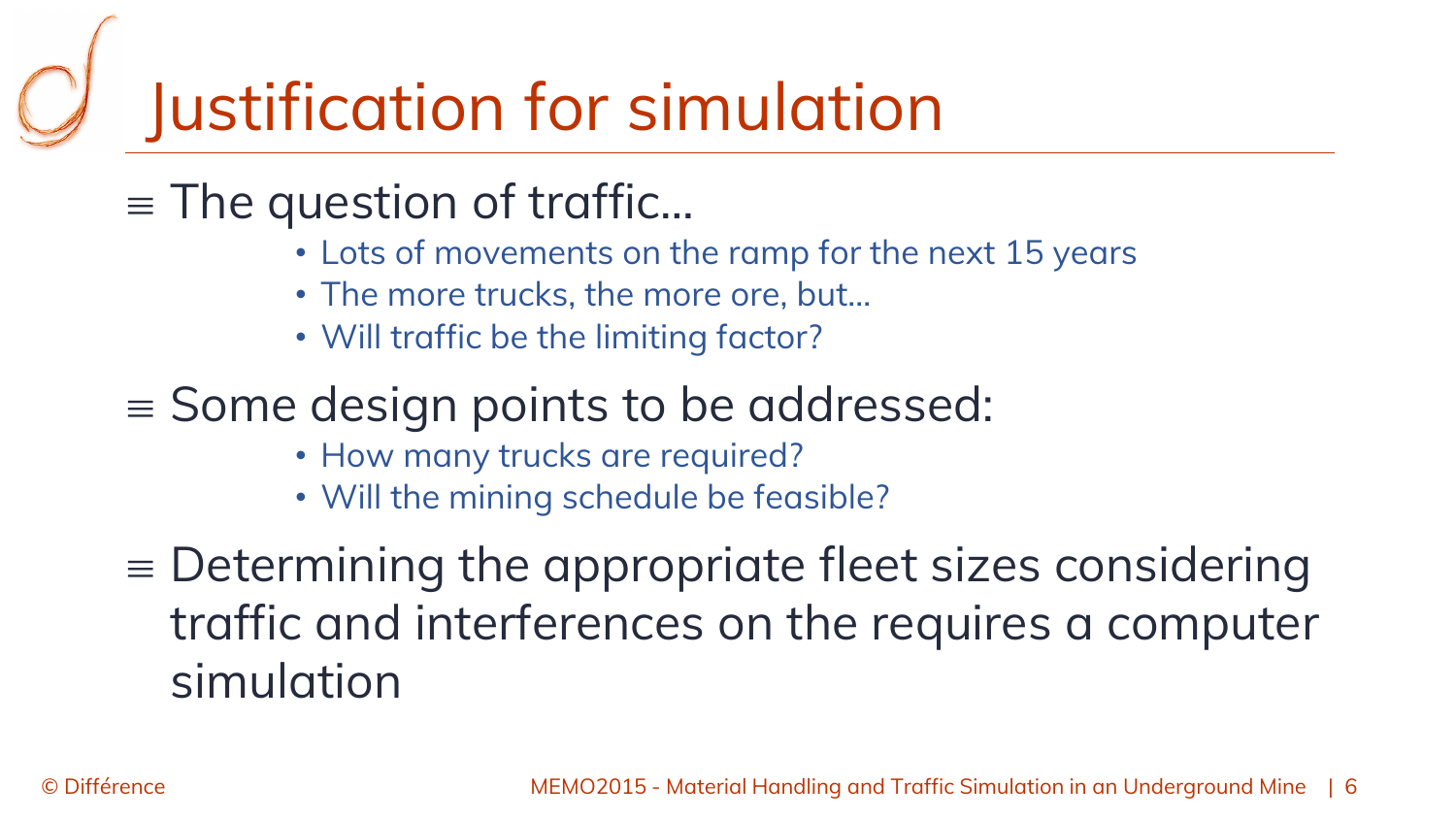

# Modelling of operations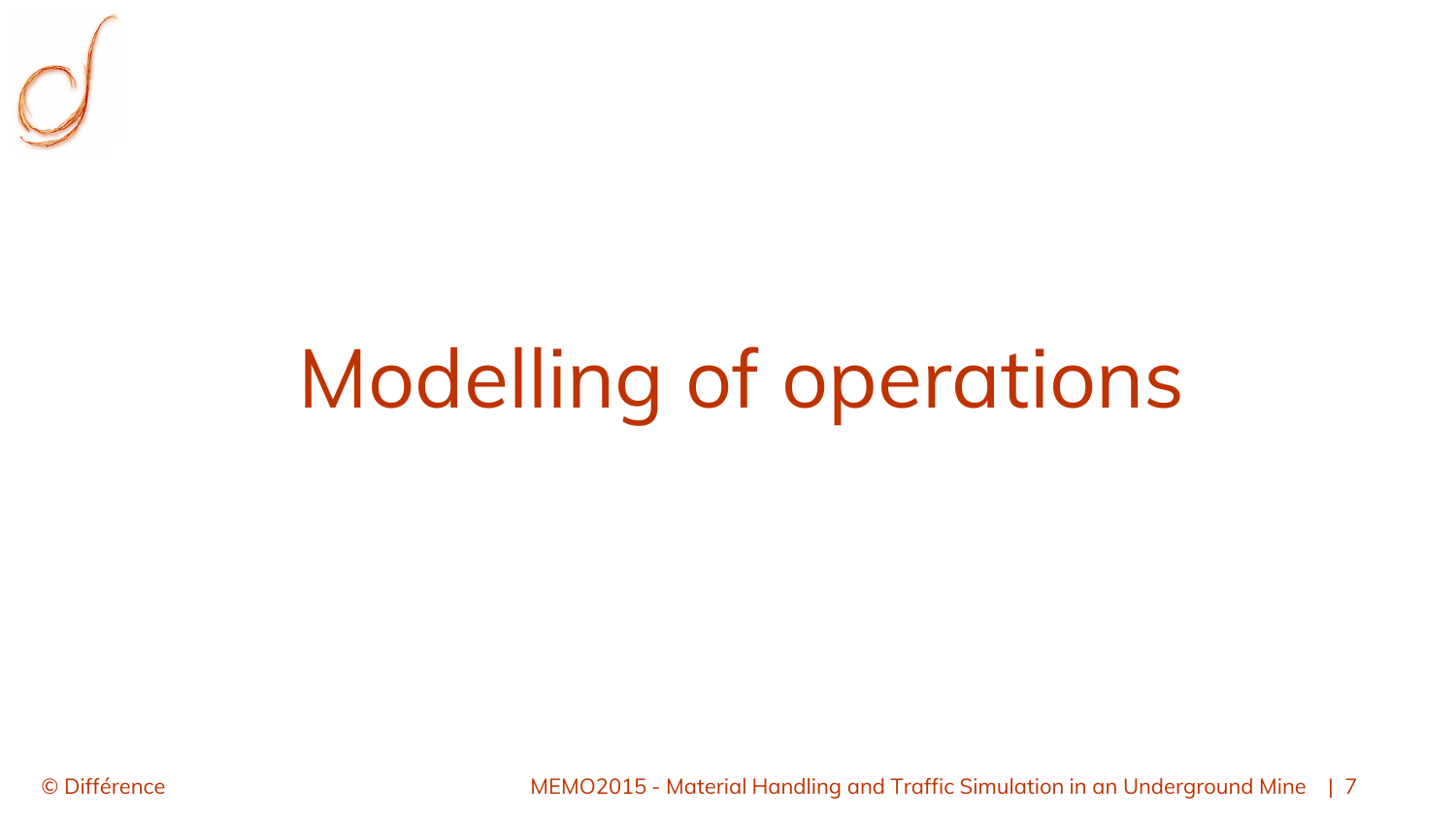# Model scope

- $\equiv$  Focus on activities generating movements on the ramp
	- Scheduled ore and rock handling
	- Personnel movements and supplies delivery
	- Support services and ramp maintenance
- $\equiv$  This simulation is based on:
	- Normal unfolding of a shift
	- Vehicles kinematics and capacities
	- Activities triggered by mine schedule
	- 3D layout for exact dimensions and locations
	- Traffic and ventilation constraints

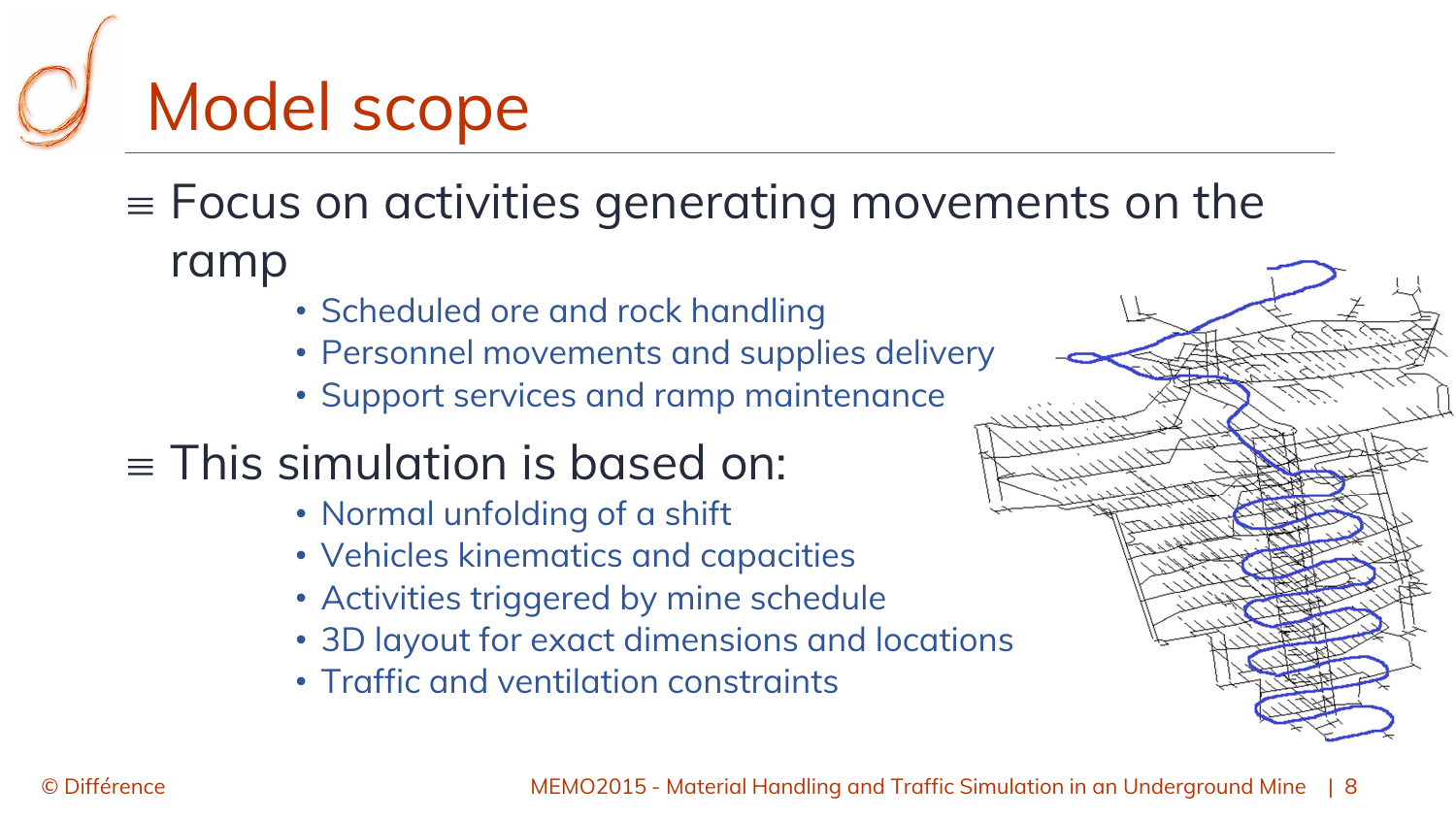### Handling of ore and rock

- Mining schedule was established a priori
	- Tabulated values of tons/day for each level for each year
	- Materials origins and destinations specified in schedule
- $\equiv$  Trucks perform as many haulage cycles as possible.
	- From dumping point to loading point to dumping point
	- Leave the ramp during loading/dumping activities
	- Managed by traffic simulation engine when travelling on ramp
- $\epsilon \equiv$  Cycle times are based on data collected during site visit to Thompson Mine.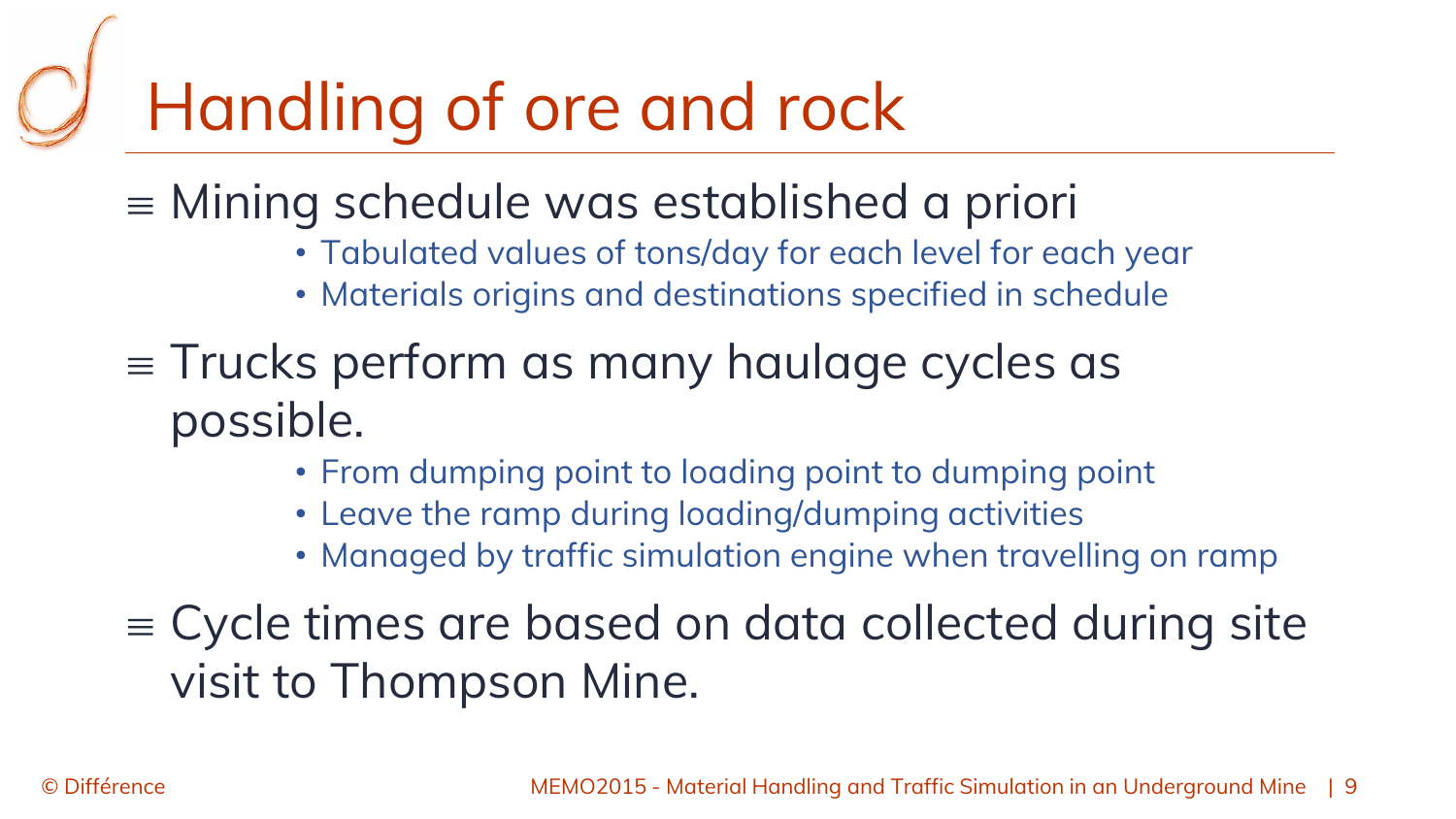# Other planned and random events

### $\equiv$  Delivery of supplies

- Boom trucks ensure shaft-to-warehouses delivery
- Supplies quantities and destinations provided by schedule
- $\equiv$  Ramp maintenance
	- $\bullet\,$  Ramp surface must be kept in good condition for all equipment
	- Very slow duty interfering with any faster vehicle
- $\equiv$  Service vehicles
	- Account for engineering, geotechnical, supervisors, etc.
	- Fast moving vehicle travelling to randomly chosen destinations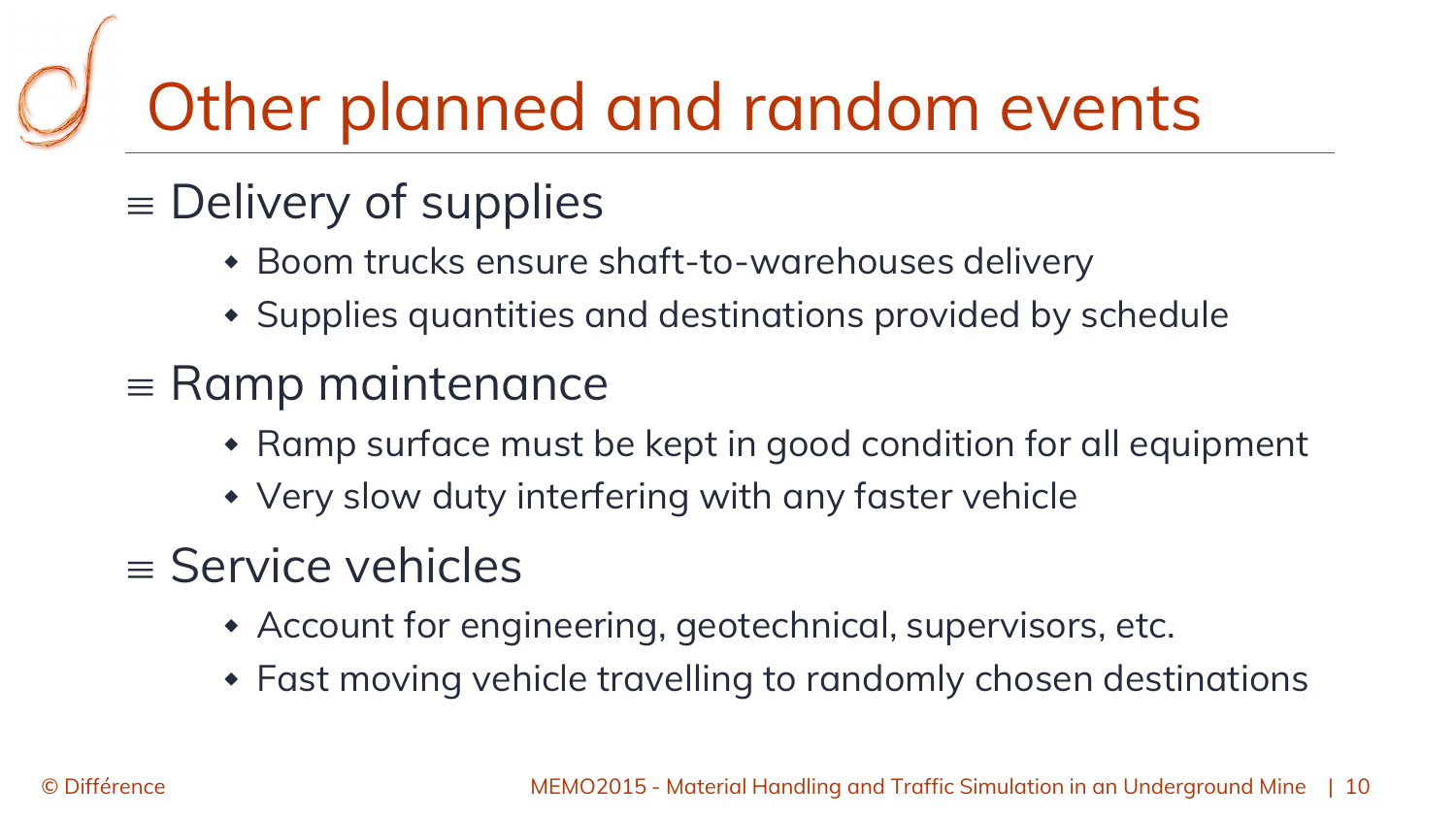## Traffic rules and constraints

#### $\equiv$  The ramp is a 1-vehicle-wide tunnel.

- Engage if segment is clear or vehicle ahead is going in the same direction
- Passing and crossing permitted only at intersections with levels

### $\equiv$  Priority to value-added trucks

- Loaded ore trucks going up must never stop!
- Priorities set by vehicle type and load status
- $\equiv$  Accessing the ramp
	- Number of ore and waste trucks on ramp are limited by ventilation
	- Possible morning start delays due to blast venting
	- Other unplanned ramp closures included in model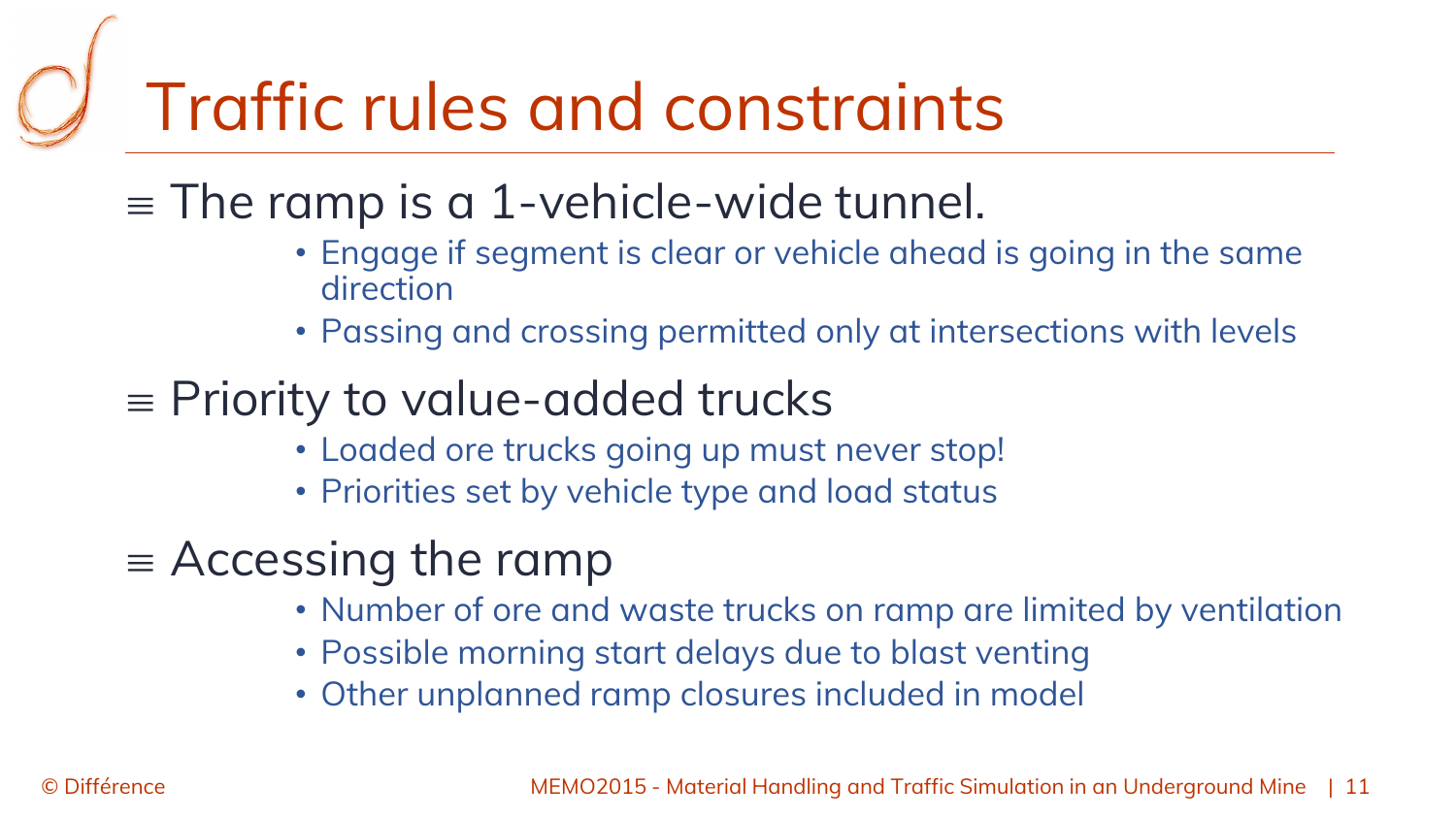### Simulation process and strategy

### $\equiv$  Simulation software and tools

- Numeric parameters and statistical distributions in Excel workbook
- System behaviour and decisional logic implemented in Flexsim
- Simulation results exported to Excel workbooks
- $\equiv$  One simulation run...
	- Repeated execution of a typical working week
	- Results represent fully effective production week
	- Yearly number of operating days can be used for annualization
- $\epsilon \equiv \textsf{Pseudo-random}\text{ numbers}$  are used! Need of replicates…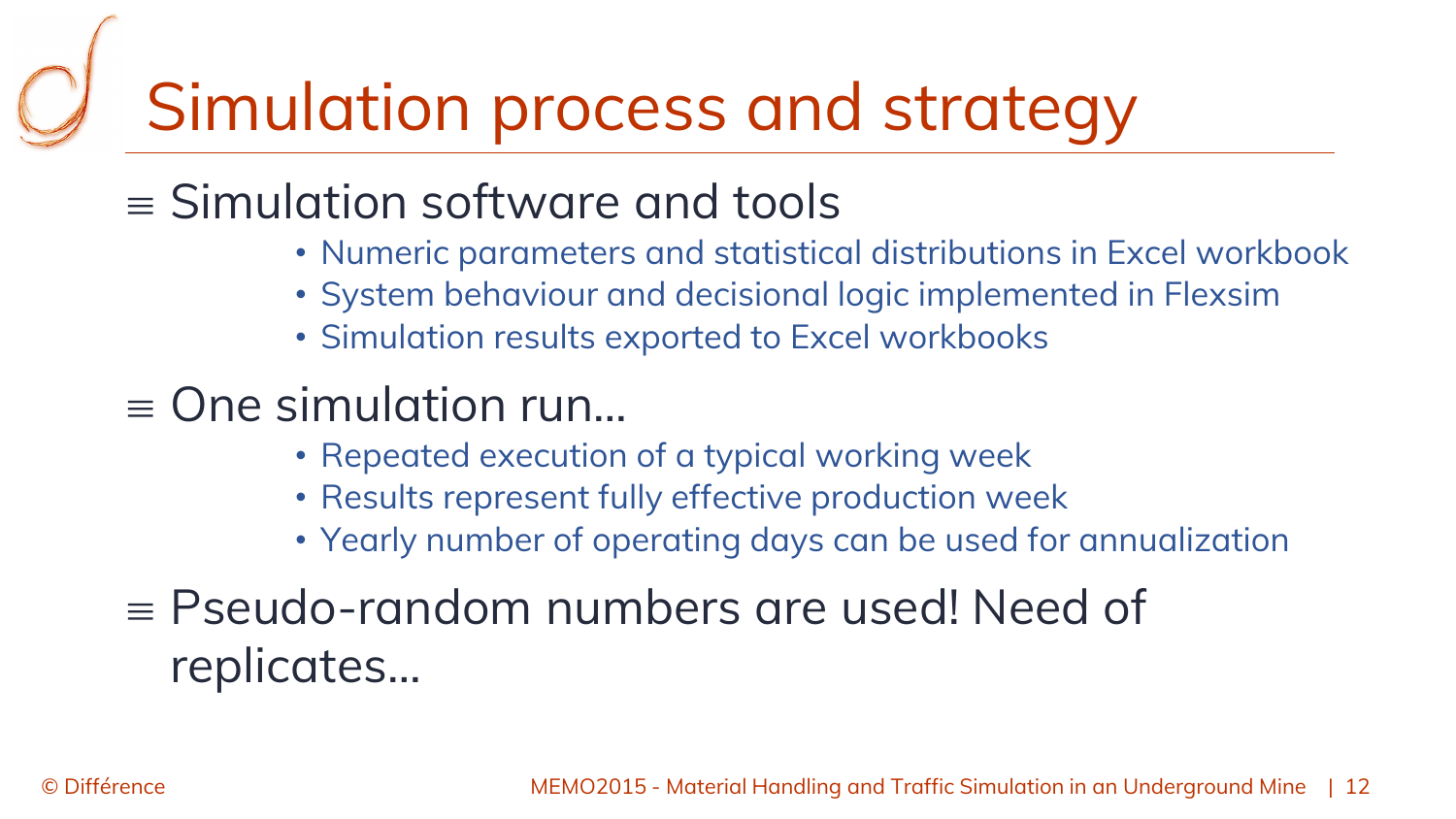## Statistics collected during simulation

#### $\equiv$  For system performance assessment

- Truck utilization rate: (non-idle time)÷(available time)
- On-time completion: % of scheduled tasks completed within shift
- Trucking hours/shift: total travelling, loading and dumping time
- Ore haulage round trip duration by originating level

### $\equiv$  For simulation goodness and validation

- Main shift events time and duration to validate overall structure
- Truck mapping in space and time to verify ventilation constraints
- $\equiv$  And many more detailed results! Comes with means, confidence intervals, percentiles…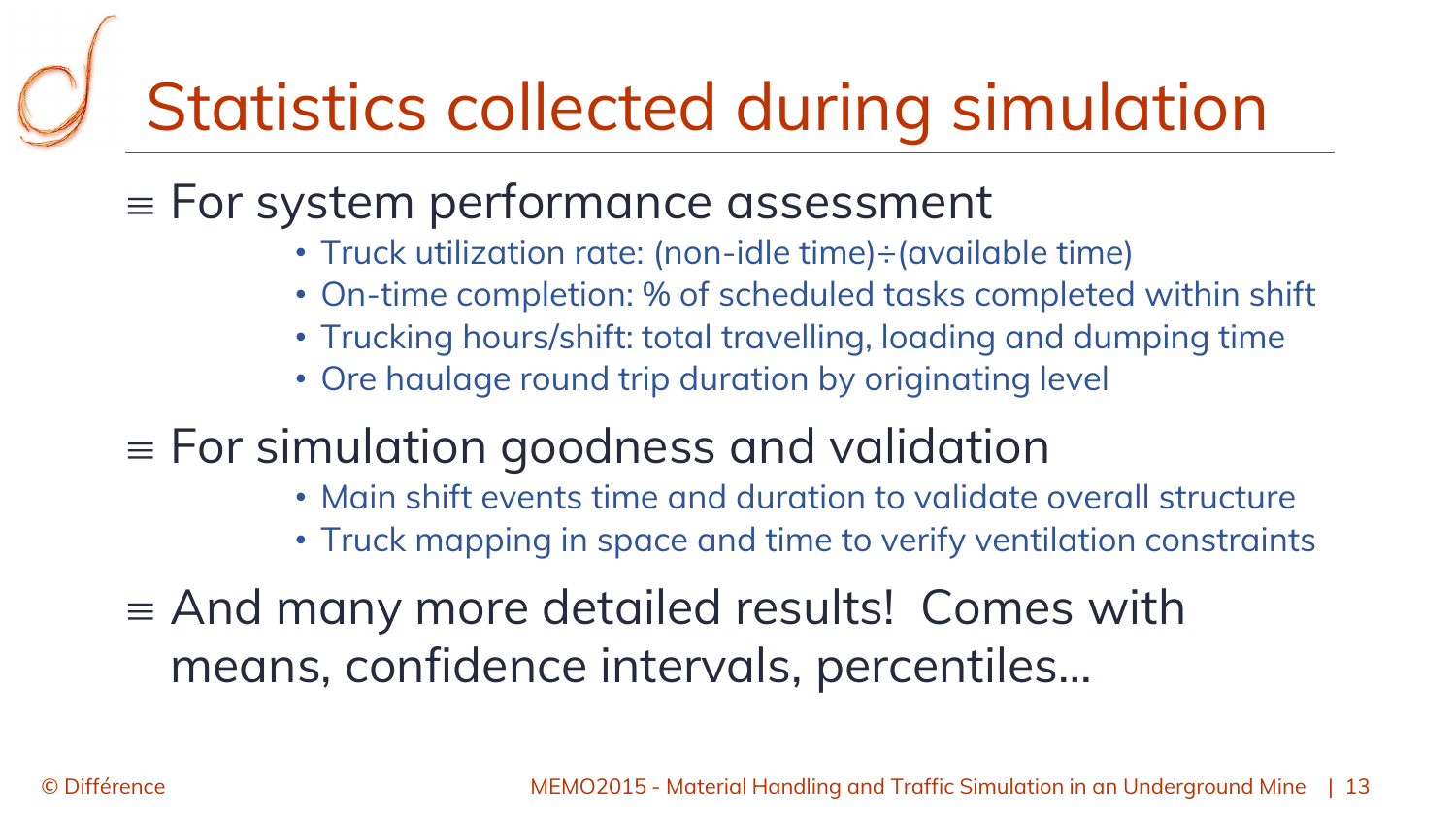### Model calibration and validation process

- $\equiv$   $\vee$ ariety of data and information sources
	- $\bullet\,$  Reports from previous studies with updated mining schedule
	- $\bullet$  Time and motion study + site visit by simulation and mining engineers
- $\equiv$  Model validation and verification
	- Model behaviour firstly review by SNC-Lavalin mining experts
	- Then Client went through exhaustive model examination
- $\equiv$  Results analysis and approval
	- $\bullet\,$  Results were challenged by mining experts and Client experts
	- After minor model refinements, final results approved by Client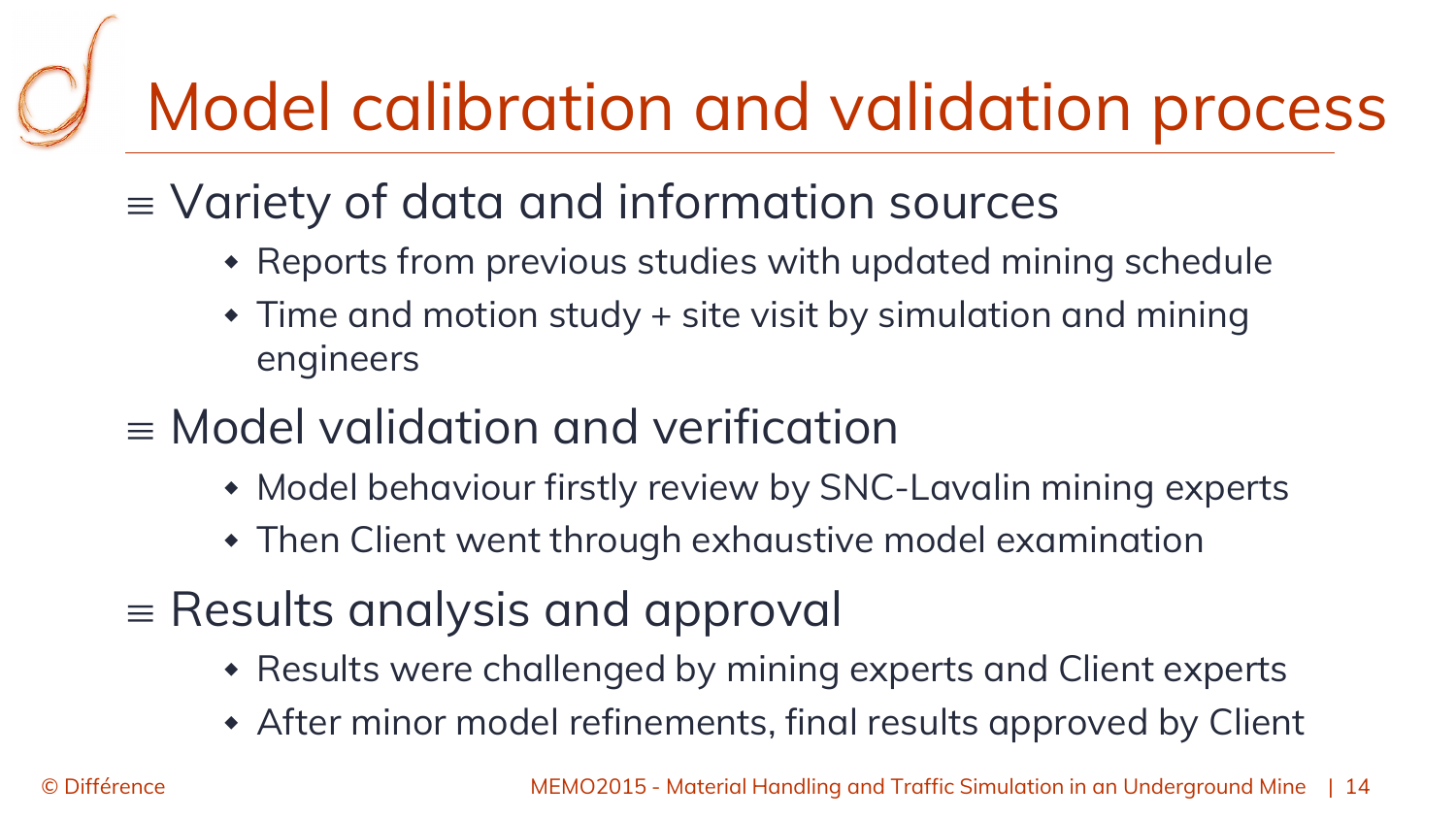

### Simulation resultsand findings

© Différence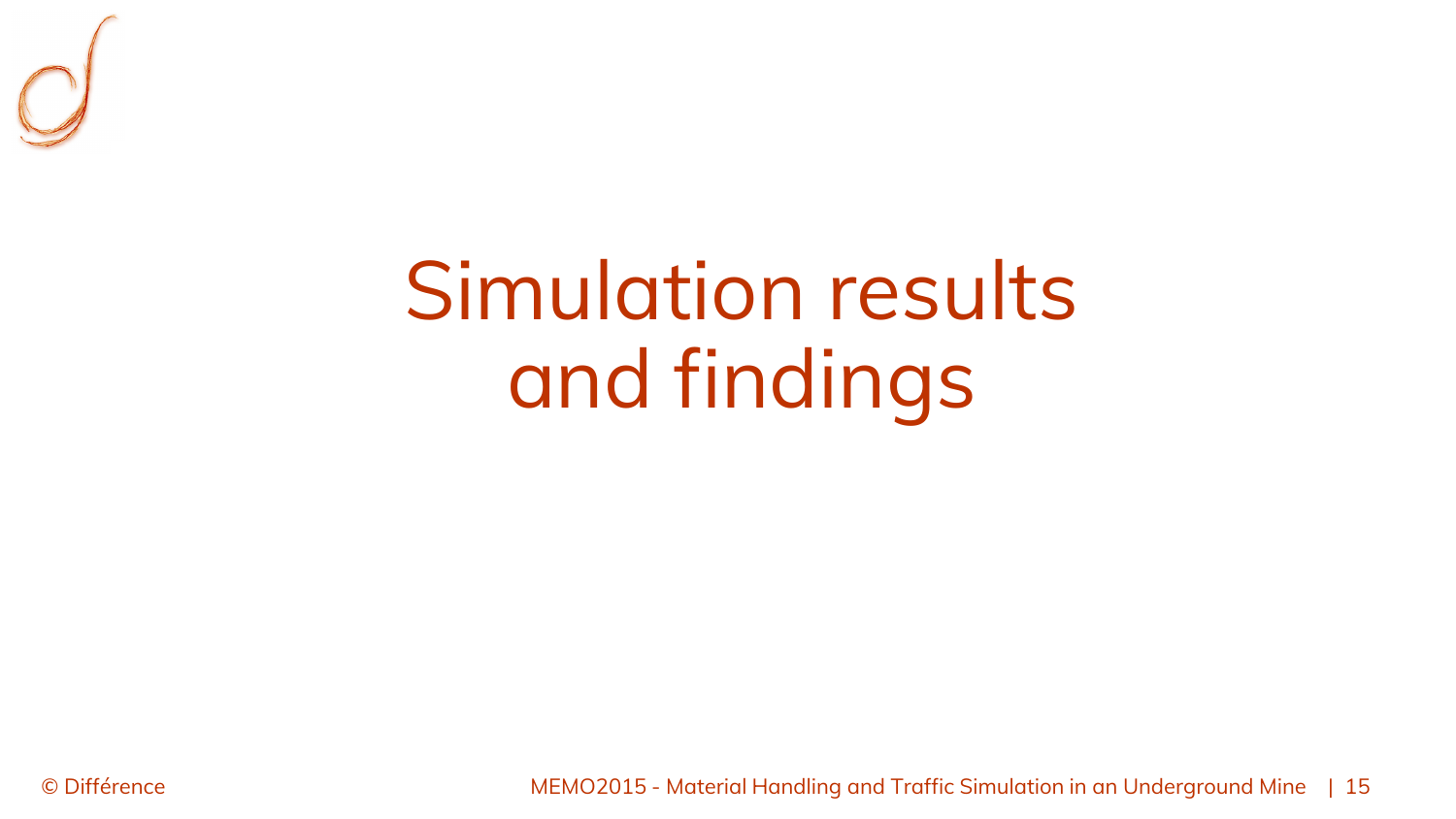## Determining operations feasibility

### $\equiv$  Real-life field requirements

- Meet target tons/day of ore
- Personnel should not be trapped underground between shifts
- Drivers should drive, not "wait for"…
- Trucks must have time left for maintenance

### $\equiv$  Translation into simulation words

- Schedule on-time completion ≥ 95%
- Truck utilization rate ≈ 75-80%
- Total truck waiting time ≤ 5%
- "Sufficient" resource utilization:

Trucking timeAvailable time $\approx$  50-55%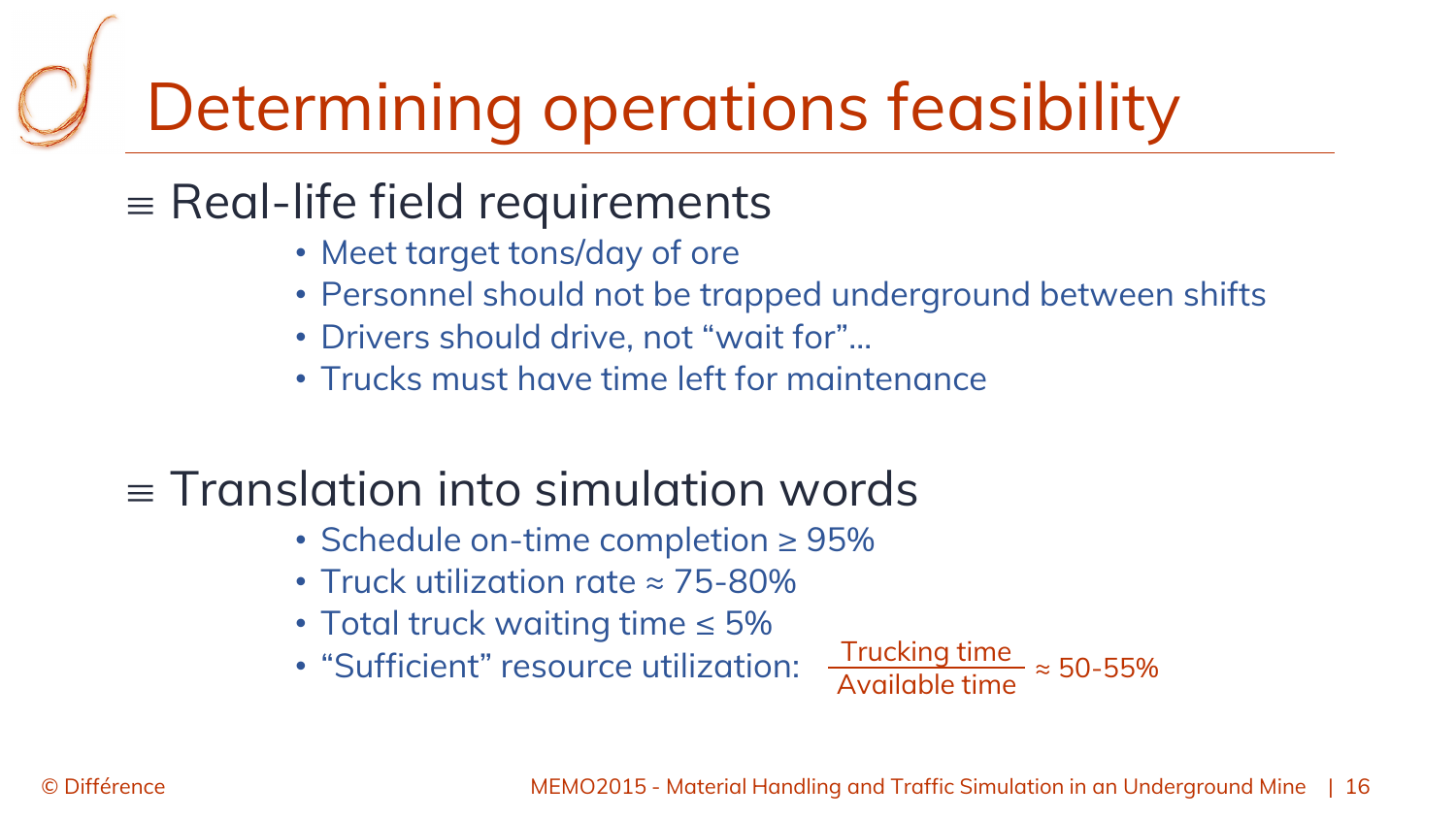# Determining the right fleet size

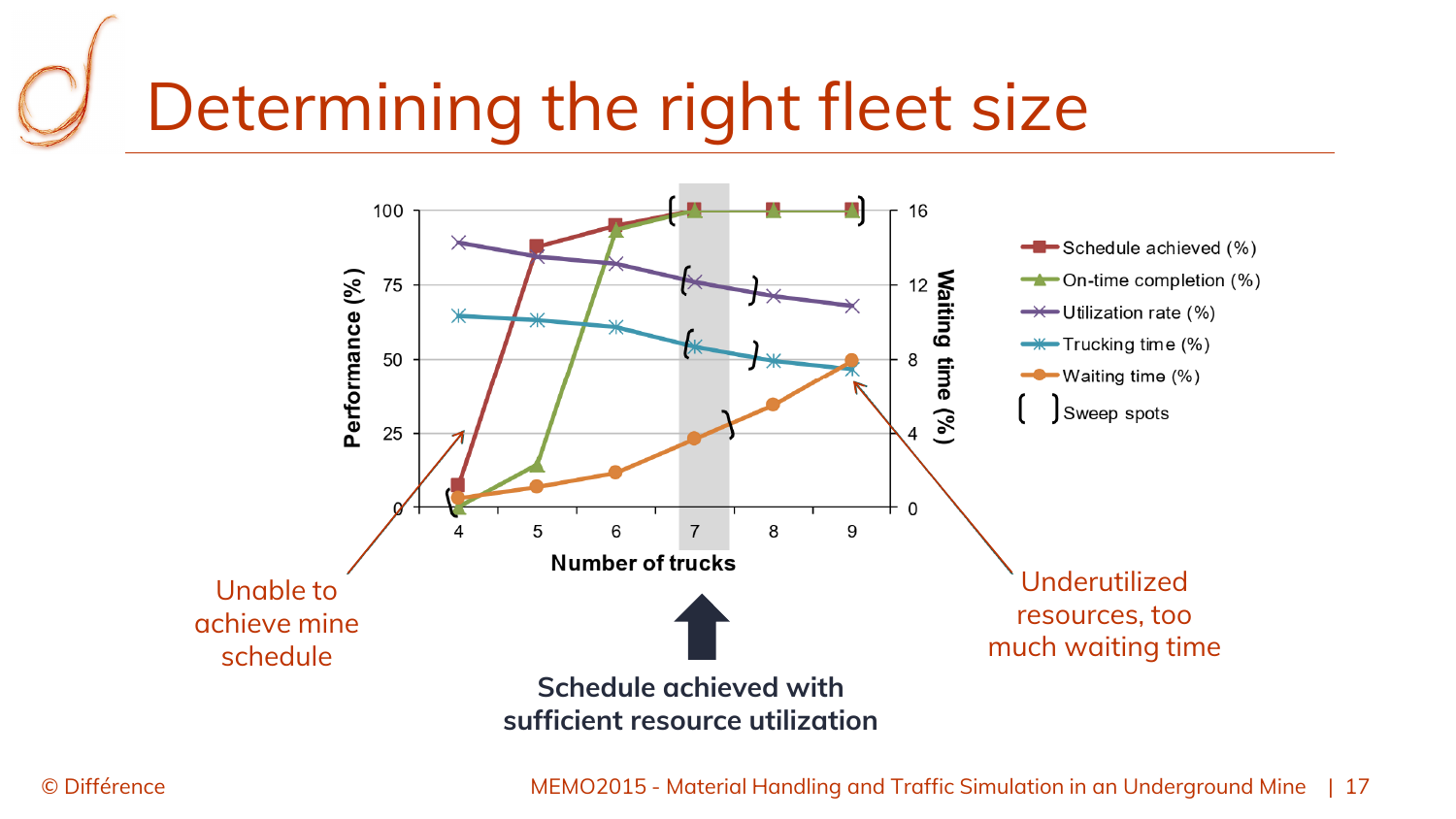### What if design parameters are modified?

- $\equiv$  Increasing truck payload
	- Base case: 30 tons. More expensive alternative: 40 tons
	- $\bullet$  Trucks required: 10 @ 30 tons, 7 @ 40 tons
- $\equiv$  Increasing truck speed
	- Base case: 7km/h. More expensive alternative: 8 km/h
	- Trucks required: 8 @ 7 km/h, 7 @ 8 km/h
- $\equiv$  Relaxing ventilation constraints
	- Base case: max 4 trucks on ramp. With more ventilation: 5 trucks
	- Trucks required: 9 @ max 4, 7 @ max 5

 $\equiv$  Put this in the balance between CAPEX and OPEX...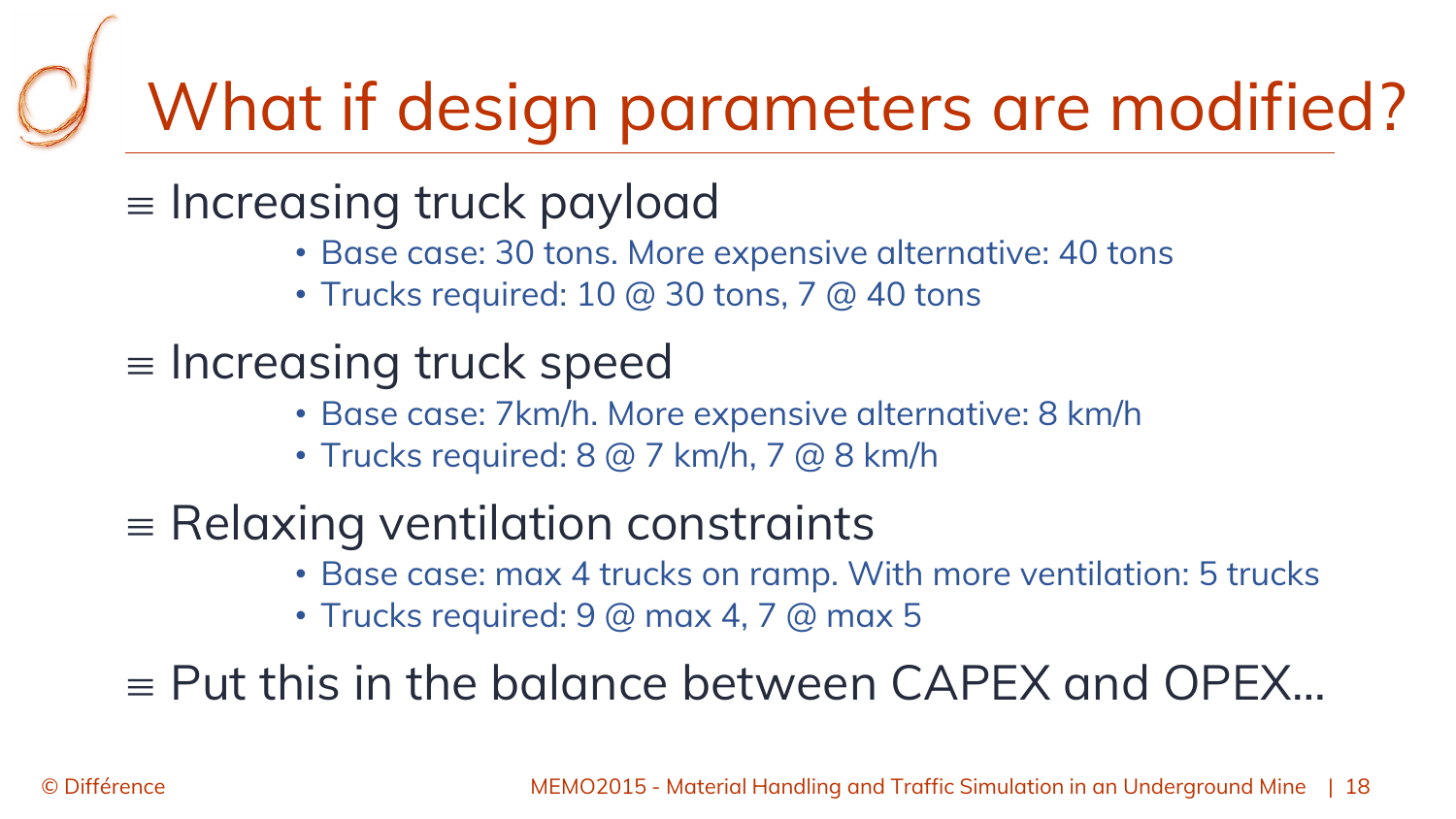# Importance of ramp traffic interferences

|                                                      | <b>Number</b><br>of trucks | <b>Utilization</b><br>rate $(%)$ |
|------------------------------------------------------|----------------------------|----------------------------------|
| Recommendations from this study                      |                            | 78.4%                            |
| Study results when ignoring traffic                  |                            | 64.9%                            |
| Ignoring traffic, recommendations<br>would have been | 6                          | 71.8%                            |

#### $\equiv$  In other words:

- $\bullet$  Here, traffic increases truck utilization rate by 13.5%
- Without considering traffic, there would be 1 truck missing
- Recall: 6 trucks = 92% of schedule achieved "on the heels"…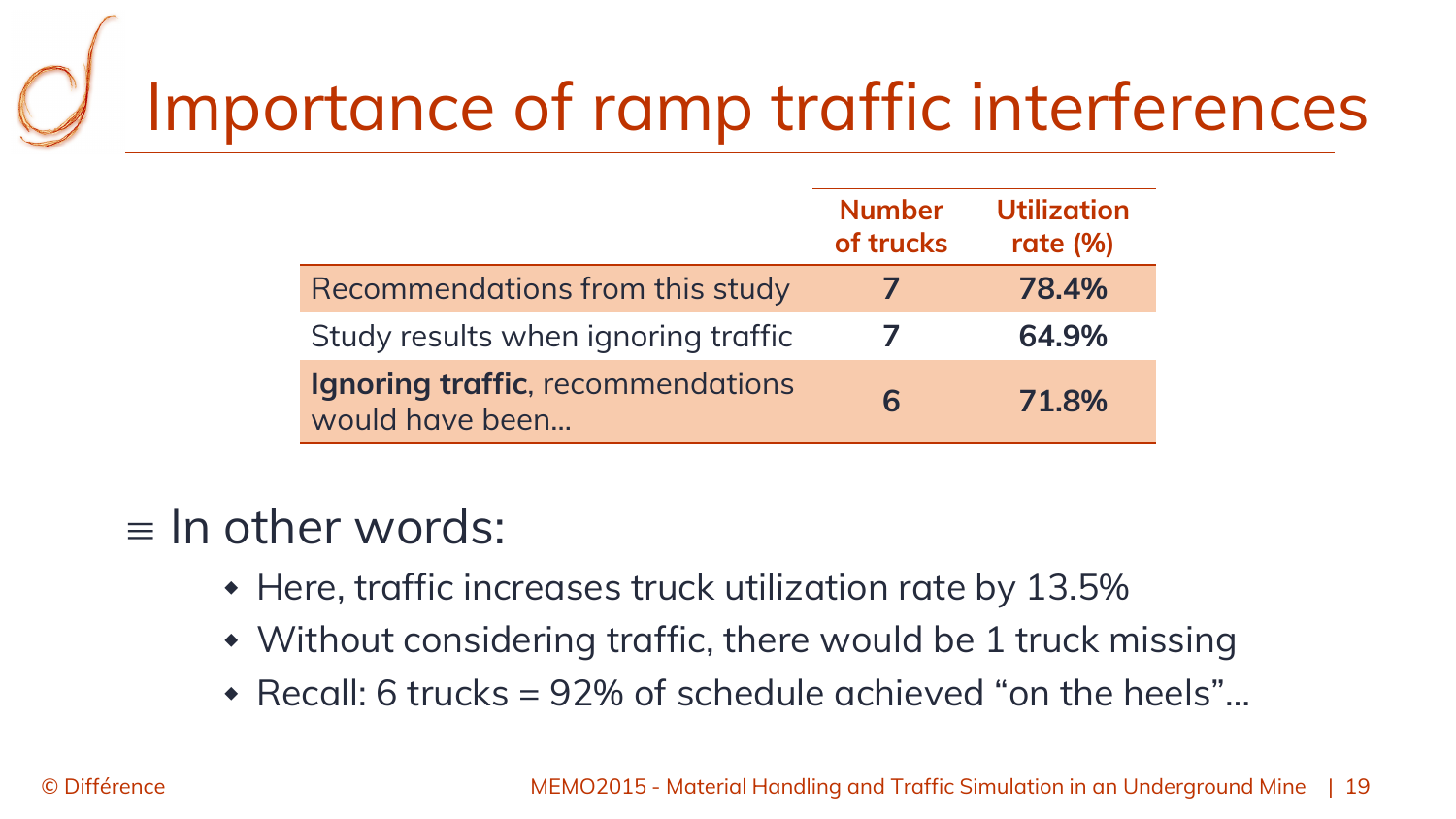

### Final words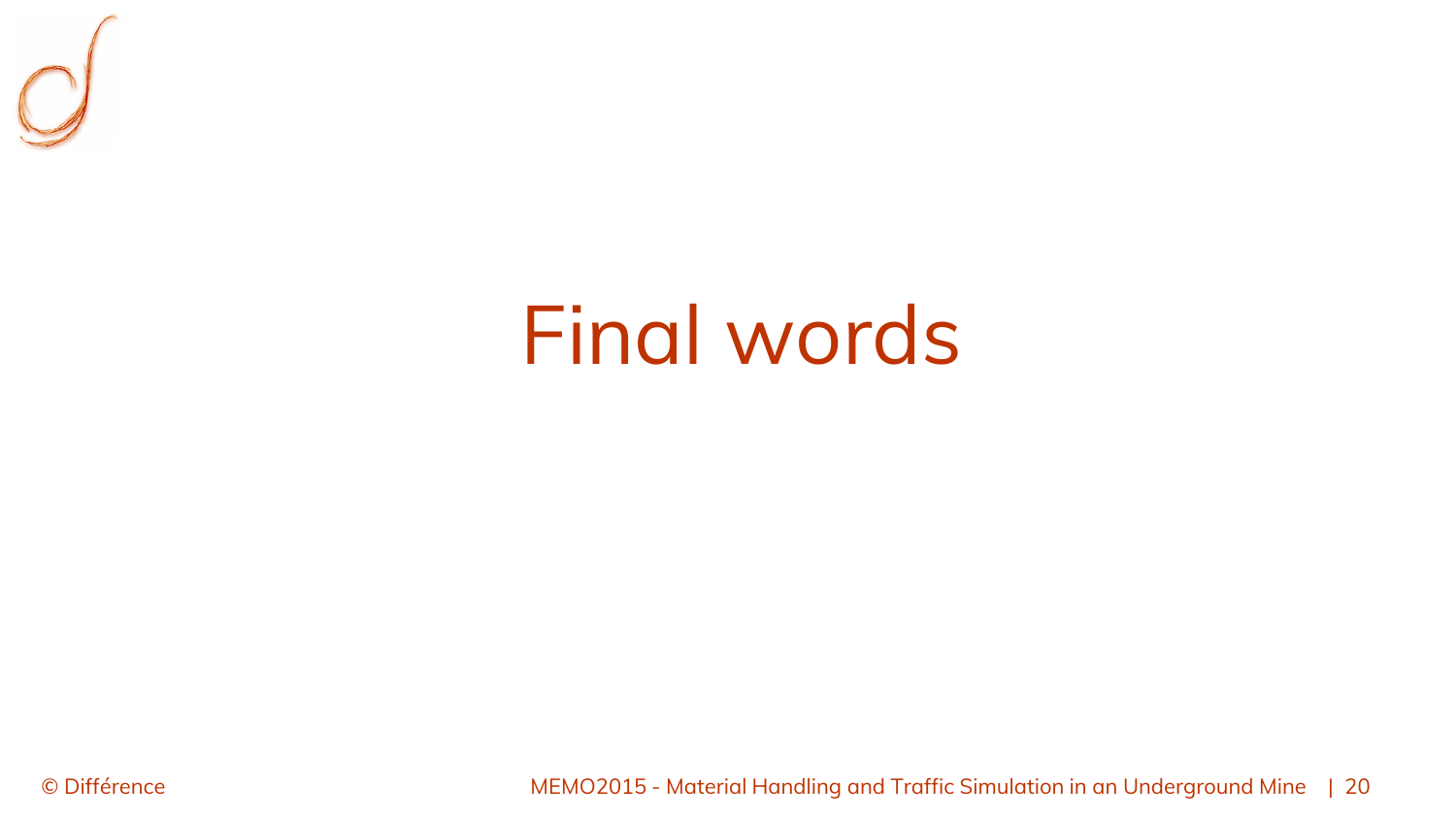# Final words

### $\equiv$  Benefits of simulation for this study

- Include ramp traffic and interferences in right fleet sizing
- Generation of useful results for mine design calculations
- Low cost test bench to try several design alternatives
- Consensual multidisciplinary teamwork decision making

#### $\epsilon \equiv$  Importance of client involvement during modelling

- Establish clear scope and expectations at the start
- Dedicate resources to gather required information
- Study team trusts simulation outputs
- Obtain Client early feedback, guidelines and requests
- Final report: conclusions fulfill Client expectations